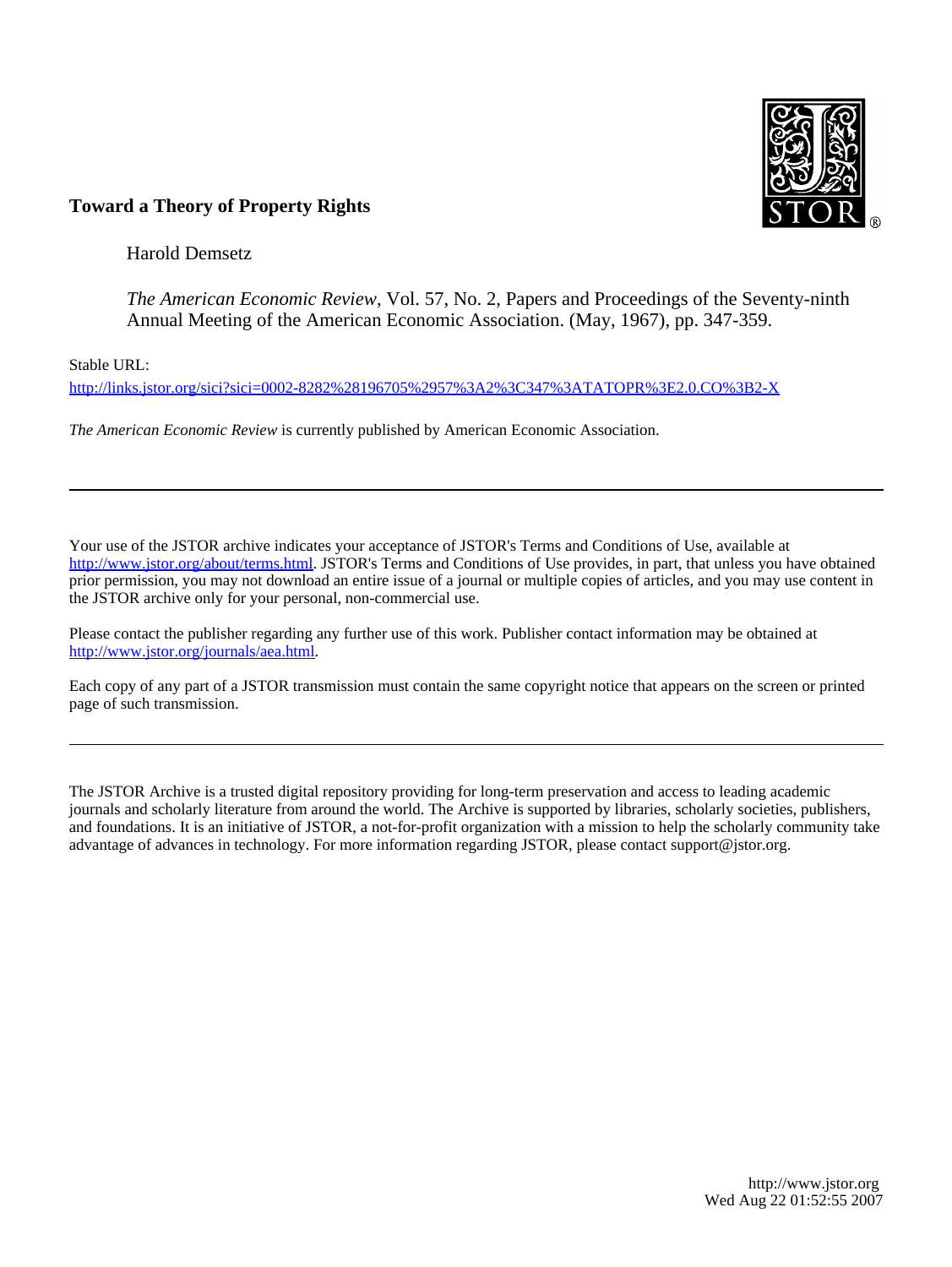#### TOWARD A THEORY OF PROPERTY RIGHTS

By HAROLD DEMSETZ University of Chicago

When a transaction is concluded in the marketplace, two bundles of property rights are exchanged. A bundle of rights often attaches to a physical commodity or service, but it is the value of the rights that determines the value of what is exchanged. Questions addressed to the emergence and mix of the components of the bundle of rights are prior to those commonly asked by economists. Economists usually take the bundle of property rights as a datum and ask for an explanation of the forces determining the price and the number of units of a good to which these rights attach.

In this paper, I seek to fashion some of the elements of an economic theory of property rights. The paper is organized into three parts. The first part discusses briefly the concept and role of property rights in social systems. The second part offers some guidance for investigating the emergence of property rights. The third part sets forth some principles relevant to the coalescing of property rights into particular bundles and to the determination of the ownership structure that will be associated with these bundles.

#### *The Concept and Role of Property Rights*

In the world of Robinson Crusoe property rights play no role, Property rights are an instrument of society and derive their significance from the fact that they help a man form those expectations which he can reasonably hold in his dealings with others. These expectations find expression in the laws, customs, and mores of a society. An owner of property rights possesses the consent of fellowmen to allow him to act in particular ways. An owner expects the community to prevent others from interfering with his actions, provided that these actions are not prohibited in the specifications of his rights.

It is important to note that property rights convey the right to benefit or harm oneself or others. Harming a competitor by producing superior products may be permitted, while shooting him may not. **A**  man may be permitted to benefit himself by shooting an intruder but be prohibited from selling below a price floor. It is clear, then, that property rights specify how persons may be benefited and harmed, and, therefore, who must pay whom to modify the actions taken by persons. The recognition of this leads easily to the close relationship between property rights and externalities.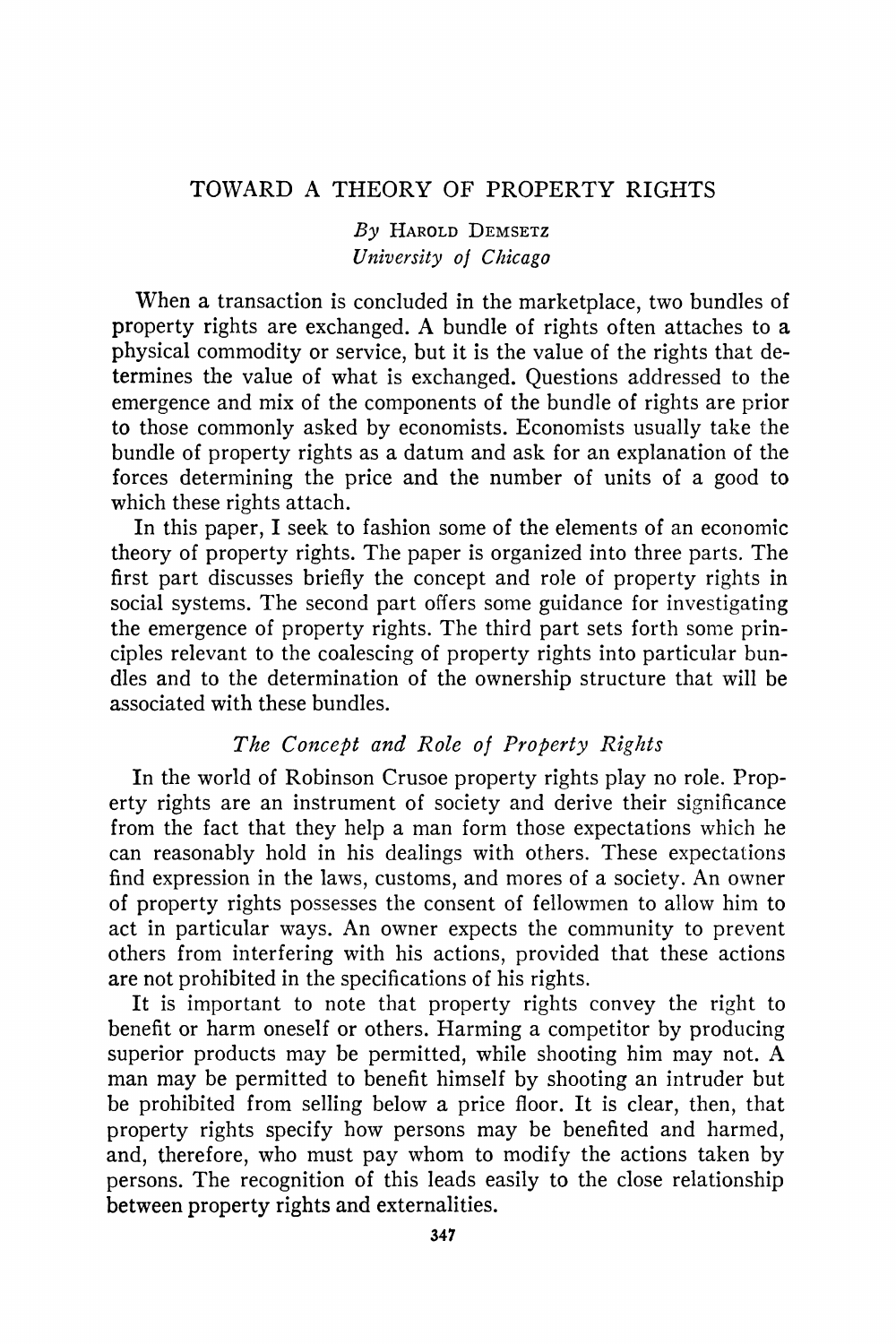Externality is an ambiguous concept. For the purposes of this paper, the concept includes external costs, external benefits, and pecuniary as well as nonpecuniary externalities. No harmful or beneficial effect is external to the world. Some person or persons always suffer or enjoy these effects. What converts a harmful or beneficial effect into an externality is that the cost of bringing the effect to bear on the decisions of one or more of the interacting persons is too high to make it worthwhile, and this is what the term shall mean here. "Internalizing" such effects refers to a process, usually a change in property rights, that enables these effects to bear (in greater degree) on all interacting persons.

A primary function of property rights is that of guiding incentives to achieve a greater internalization of externalities. Every cost and benefit associated with social interdependencies is a potential externality. One condition is necessary to make costs and benefits externalities. The cost of a transaction in the rights between the parties (internalization) must exceed the gains from internalization. In general, transacting cost can be large relative to gains because of "natural" difficulties in trading or they can be large because of legal reasons. In a lawful society the prohibition of voluntary negotiations makes the cost of transacting infinite. Some costs and benefits are not taken into account by users of resources whenever externalities exist, but allowing transactions increases the degree to which internalization takes place. For esample, it might be thought that a firm which uses slave labor will not recognize all the costs of its activities, since it can have its slave labor by paying subsistence wages only. This will not be true if negotiations are permitted, for the slaves can offer to the firm a payment for their freedom based on the expected return to them of being free men. The cost of slavery can thus be internalized in the calculations of the firm. The transition from serf to free man in feudal Europe is an example of this process.

Perhaps one of the most significant cases of externalities is the extensive use of the military draft. The taxpayer benefits by not paying the full cost of staffing the armed services. The costs which he escapes are the additional sums that would be needed to acquire men voluntarily for the services or those sums that would be offered as payment by draftees to taxpayers in order to be exempted. With either voluntary recruitment, the "buy-him-in" system, or with a "let-him-buy-his-wayout" system, the full cost of recruitment would be brought to bear on taxpayers. It has always seemed incredible to me that so many econonists can recognize an externality when they see smoke but not when they see the draft. The familiar smoke example is one in which negotiation costs may be too high (because of the large number of interact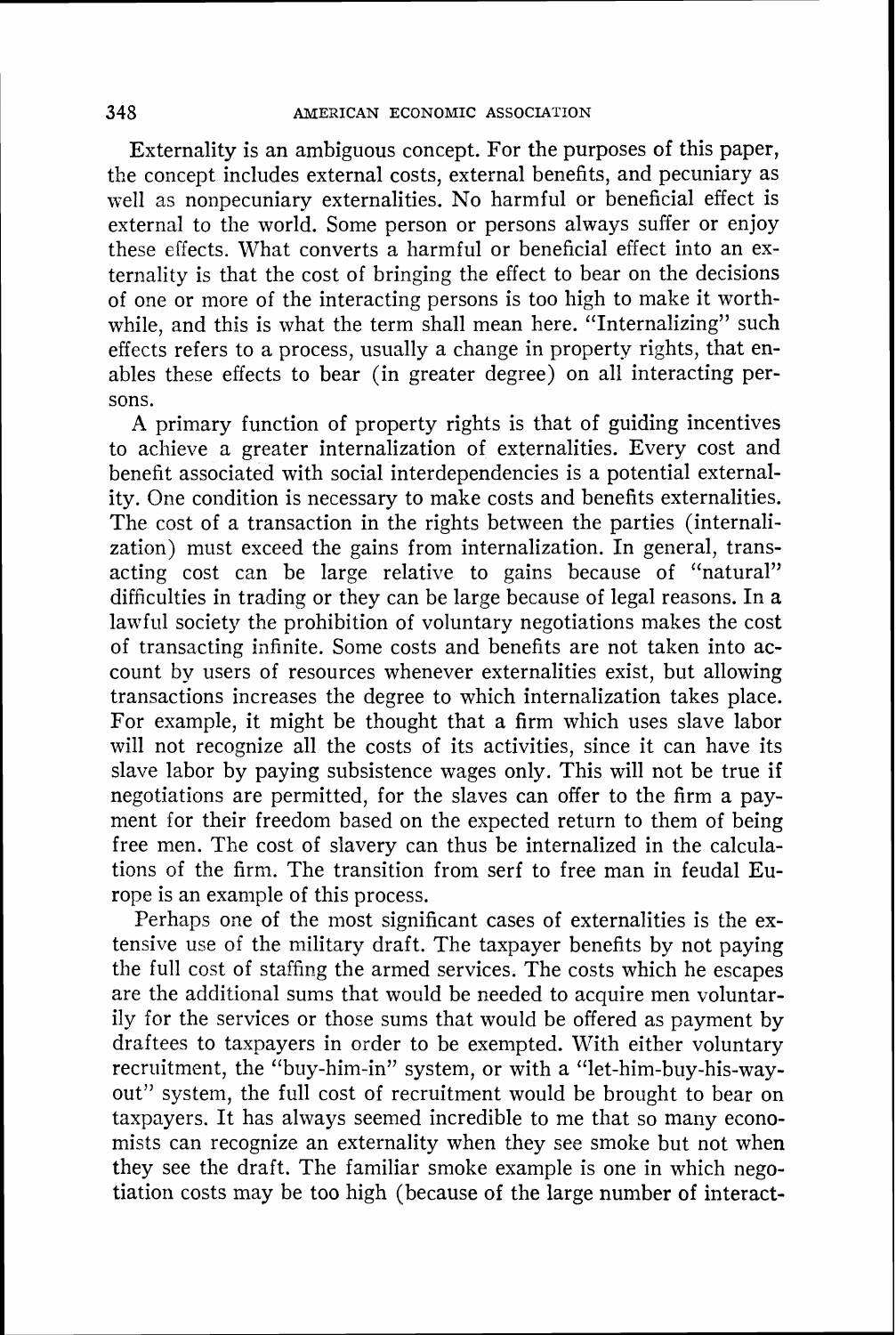ing parties) to make it worthwhile to internalize all the effects of smoke. The draft is an externality caused by forbidding negotiation.

The role of property rights in the internalization of externalities can be made clear within the context of the above examples. A law which establishes the right of a person to his freedom would necessitate a payment on the part of a firm or of the taxpayer sufficient to cover the cost of using that person's labor if his services are to be obtained. The costs of labor thus become internalized in the firm's or taxpayer's decisions. Alternatively, a law which gives the firm or the taxpayer clear title to slave labor would necessitate that the slaveowners take into account the sums that slaves are willing to pay for their freedom. These costs thus become internalized in decisions although wealth is distributed differently in the two cases. All that is needed for internalization in either case is ownership which includes the right of salq. It is the prohibition of a property right adjustment, the prohibition of the establishment of an ownership title that can thenceforth be exchanged, that precludes the internalization of external costs and benefits.

There are two striking implications of this process that are true in a world of zero transaction costs. The output mix that results when the exchange of property rights is allowed is efficient and the mix is independent of who is assigned ownership (except that different wealth distributions may result in difierent demands) .' For example, the efficient mix of civilians and military will result from transferable omnership no matter whether taxpayers must hire military volunteers or whether draftees must pay taxpayers to be excused from service. For taxpayers will hire only those military (under the "buy-him-in" property right system) who would not pay to be exempted (under the "lethim-buy-his-way-out" system). The highest bidder under the "let-himbuy-his-way-out" property right system would be precisely the last to volunteer under a "buy-him-in" system.<sup>2</sup>

We will refer back to some of these points later. But for now,

<sup>1</sup> These implications are derived by R. H. Coase, "The Problem of Social Cost," *J. of Law and Econ.*, Oct., 1960, pp. 1-44.

If the demand for civilian life is unaffected by wealth redistribution, the assertion made is correct as it stands. However, when a change is made from a "buy-him-in" system to a<br>"let-him-buy-his-way-out" system, the resulting redistribution of wealth away from draftees may significantly affect their demand for civilian life; the validity of the assertion then requires a compensating wealth change. A compensating wealth change will not be required in the ordinary case of profit maximizing firms. Consider the farmer-rancher example mentioned by Coase. Society may give the farmer the right to grow corn unmolested by cattle or it may give the rancher the right to allow his cattle to stray. Contrary to the<br>Coase example, let us suppose that if the farmer is given the right, he just breaks even; i.e.,<br>with the right to be compensated for right is transferred to the rancher, the farmer, not enjoying any economic rent, will not have the wherewithal to pay the rancher to reduce the number of head of cattle raised.<br>In this case, however, it will be profitable for the rancher to buy the farm, thus merging cattle raising with farming. His self-interest will then lead him to takc account of the efiect of cattle on corn.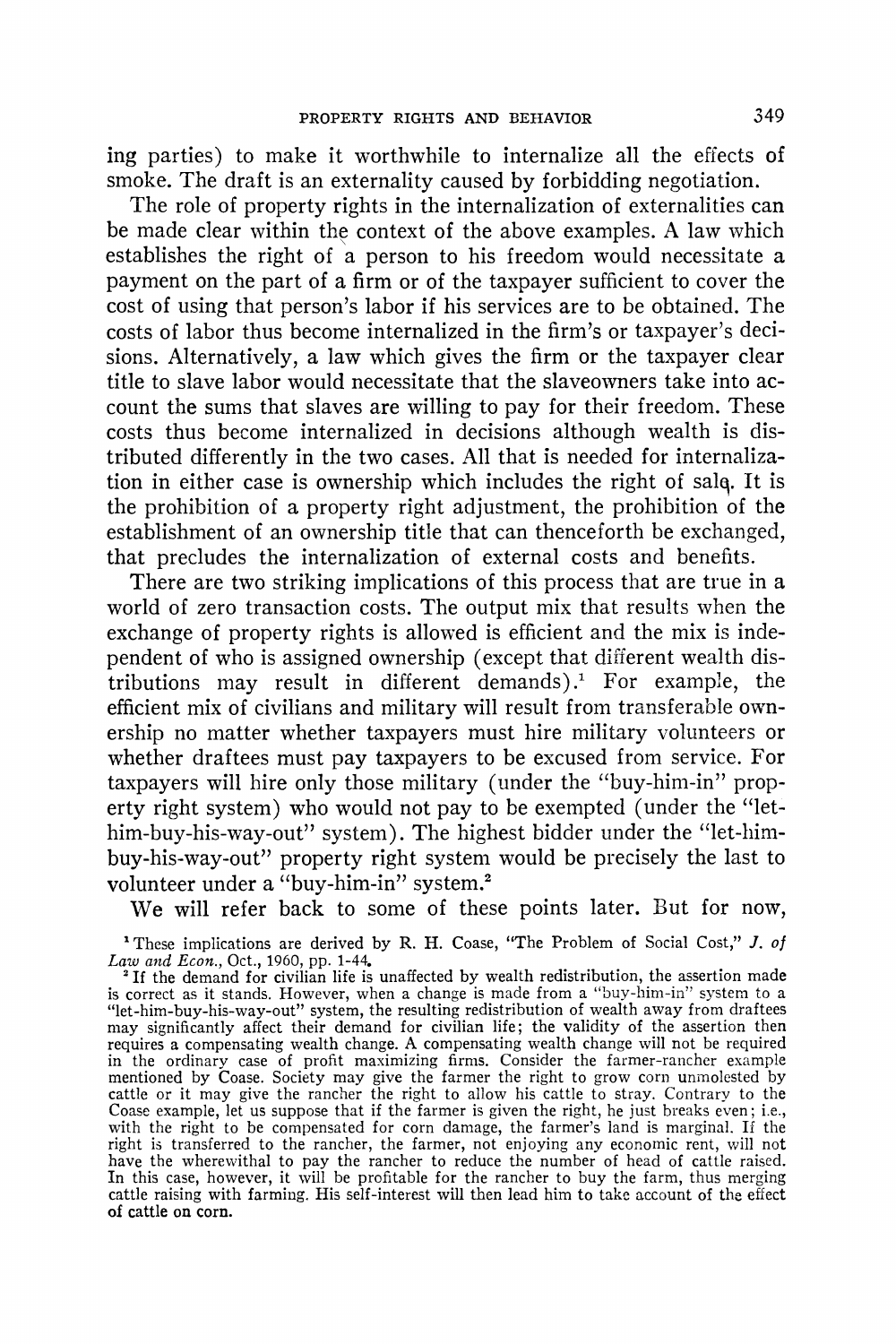enough groundwork has been laid to facilitate the discussion of the next two parts of this paper.

#### *The Emergence of Property Rights*

If the main allocative function of property rights is the internalization of beneficial and harmful effects, then the emergence of property rights can be understood best by their association with the emergence of new or different beneficial and harmful effects.

Changes in knowledge result in changes in production functions, market values, and aspirations. New techniques, new ways of doing the same things, and doing new things-all invoke harmful and beneficial effects to which society has not been accustomed. It is my thesis in this part of the paper that the emergence of new property rights takes place in response to the desires of the interacting persons for adjustment to new benefit-cost possibilities.

The thesis can be restated in a slightly different fashion: property rights develop to internalize externalities when the gains of internalization become larger than the cost of internalization. Increased internalization, in the main, results from changes in economic values, changes which stem from the development of new technology and the opening of new markets, changes to which old property rights are poorly attuned. **A** proper interpretation of this assertion requires that account be taken of a community's preferences for private ownership. Some communities will have less well-developed private ownership systems and more highly developed state ownership systems. But, given a community's tastes in this regard, the emergence of new private or stateowned property rights will be in response to changes in technology and relative prices.

I do not mean to assert or to deny that the adjustments in property rights which take place need be the result of a conscious endeavor to cope with new externality problems. These adjustments have arisen in Western societies largely as a result of gradual changes in social mores and in common law precedents. At each step cf this adjustment process, it is unlikely that externalities per se were consciously related to the issue being resolved. These legal and moral experiments may be hit-and-miss procedures to some extent but in a society that weights the achievement of efficiency heavily, their viability in the long run will depend on how well they modify behavior to accommodate to the externalities associated with important changes in technology or market values.

**A** rigorous test of this assertion will require extensive and detailed empirical work. A broad range of examples can be cited that are consistent with it: the development of air rights, renters' rights, rules for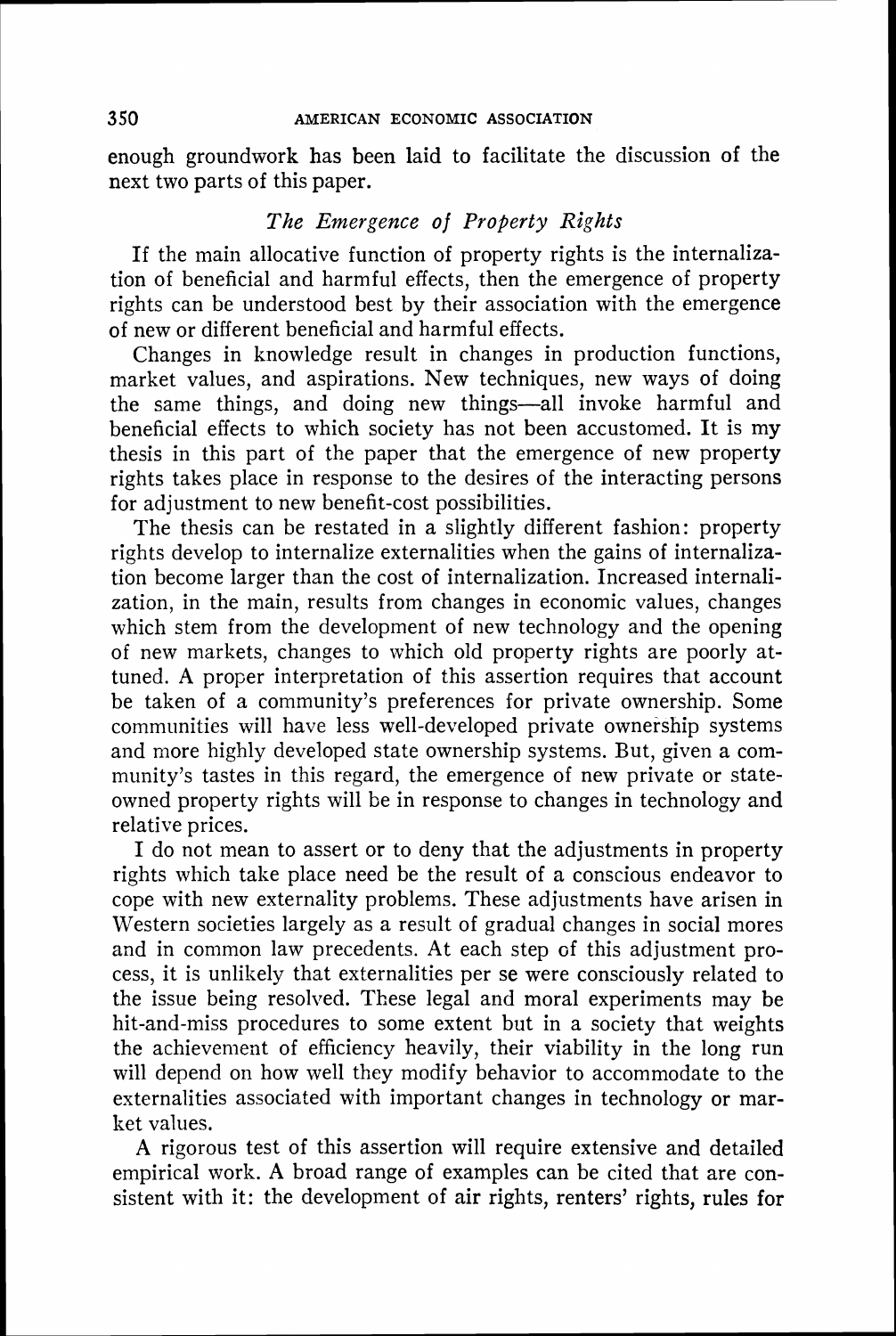liability in automobile accidents, etc. In this part of the discussion, **1**  shall present one group of such examples in some detail. They deal with the development of private property rights in land among American Indians. These examples are broad ranging and come fairly close to what can be called convincing evidence in the field of anthropology.

The question of private ownership of land among aboriginals has held a fascination for anthropologists. It has been one of the intellectual battlegrounds in the attempt to assess the "true nature" of man unconstrained by the "artificialities" of civilization. In the process of carrying on this debate, information has been uncovered that bears directly on the thesis with which we are now concerned. What appears to be accepted as a classic treatment and a high point of this debate is Eleanor Leacock's memoir on *The Montagnes "Hunting Territory"* and the Fur Trade.<sup>8</sup> Leacock's research followed that of Frank G. Speck<sup>4</sup> who had discovered that the Indians of the Labrador Peninsula had a long-established tradition of property in land. This finding was at odds with what was known about the Indians of the American Southwest and it prompted Leacock's study of the Montagnes who inhabited large regions around Quebec.

Leacock clearly established the fact that a close relationship existed, both historically and geographically, between the development of private rights in land and the development of the commercial fur trade. The factual basis of this correlation has gone unchallenged. However, to my knowledge, no theory relating privacy of land to the fur trade has yet been articulated. The factual material uncovered by Speck and Leacock fits the thesis of this paper well, and in doing so, it reveals clearly the role played by property right adjustments in taking account of what economists have often cited as an example of an externalitythe overhunting of game.

Because of the lack of control over hunting by others, it is in no person's interest to invest in increasing or maintaing the stock of game. Overly intensive hunting takes place. Thus a successful hunt is viewed as imposing external costs on subsequent hunters-costs that are not taken into account fully in the determination of the extent of hunting and of animal husbandry.

Before the fur trade became established, hunting was carried on primarily for purposes of food and the relatively few furs that were required for the hunter's family. The externality was clearly present. Hunting could be practiced freely and was carried on without assessing its impact on other hunters. But these external effects were of such

<sup>&</sup>lt;sup>3</sup> Eleanor Leacock, *American Anthropologist* (American Anthropological Asso.), Vol. 56, No. 5, Part 2. Memoir No. 78.<br> **Cf.**, Frank G. Speck, "The Basis of American Indian Ownership of Land," Old *Penn* <sup>2</sup>

Weekly *Rev.* (Univ. of Pennsylvania), Jan. 16, 1915, pp. **491-95.**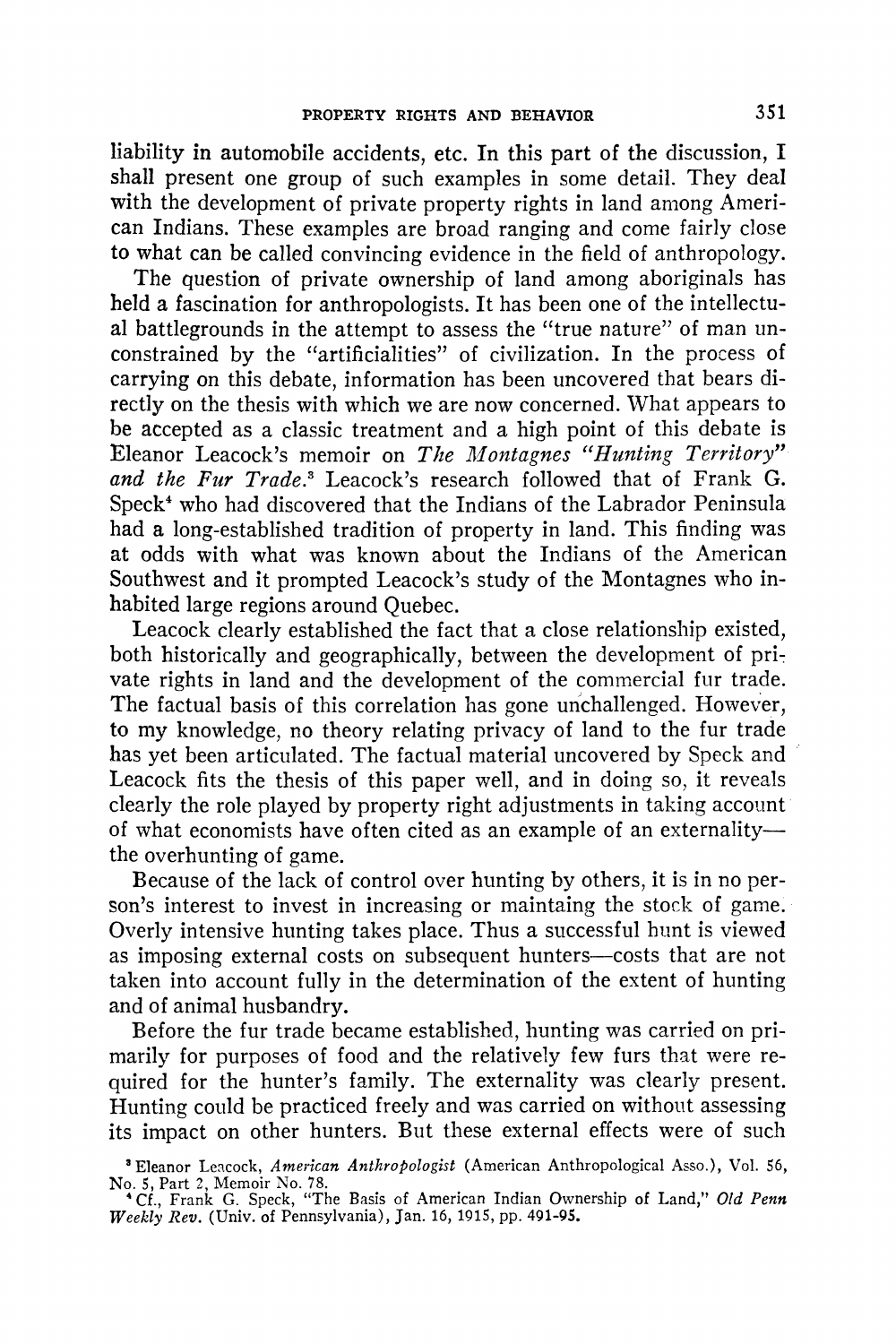small significance that it did not pay for anyone to take them into account. There did not exist anything resembling private ownership in land. And in the **Jesuit** Relations, particularly Le Jeune's record of the winter he spent with the Montagnes in 1633-34 and in the brief account given by Father Druilletes in 1647-48, Leacock finds no evidence of private land holdings. Both accounts indicate a socioeconomic organization in which private rights to land are not well developed.

We may safely surmise that the advent of the fur trade had two immediate consequences. First, the value of furs to the Indians was increased considerably. Second, and as a result, the scale of hunting activity rose sharply. Both consequences must have increased considerably the importance of the externalities associated with free hunting. The property right system began to change, and it changed specifically in the direction required to take account of the economic effects made important by the fur trade. The geographical or distributional evideme collected by Leacock indicates an unmistakable correlation between early centers of fur trade and the oldest and most complete development of the private hunting territory.

By the beginning of the eighteenth century, we begin to have clear evidence that territorial hunting and trapping arrangements by individual families were developing in the cates a nound Quebec.... The earliest references to such arrangements in this region indi-<br>cates a purely temporary allotment of hunting territories. They [Algonkians and Iroquois]<br>divide themselves into several bands in o ... to appropriate pieces of land about two leagues square for each group to hunt exclu-<br>sively. Ownership of beaver houses, however, had already become established, and when discovered, they were marked. A starving Indian could kill and eat another's beaver if he left the fur and the tail.<sup>5</sup>

The next step toward the hunting territory was probably a seasonal allotment system. An anonymous account written in 1723 states that the "principle of the Indians is to mark off the hunting ground selected by them Dy blazing the trees with their crests so that they may never encroach on each other. . . . By the middle of the century these allotted territories were relatively stabilized."<sup>6</sup>

The principle that associates property right changes with the emergence of new and reevaluation of old harmful and beneficial effects suggests in this instance that the fur trade made it economic to encourage the husbanding of fur-bearing animals. Husbanding requires the ability to prevent poaching and this, in turn, sugqests that socioeconomic changes in property in hunting land will take place. The chain of reasoning is consistent with the evidence cited above. Is it inconsistent with the absence of similar rights in property among the southwestern Indians?

Two factors suggest that the thesis is consistent with the absence of

<sup>&#</sup>x27;Eleanor Leacock, *up. cit.,* p. 15.

<sup>&</sup>lt;sup>6</sup> Eleanor Leacock, op. cit., p. 15.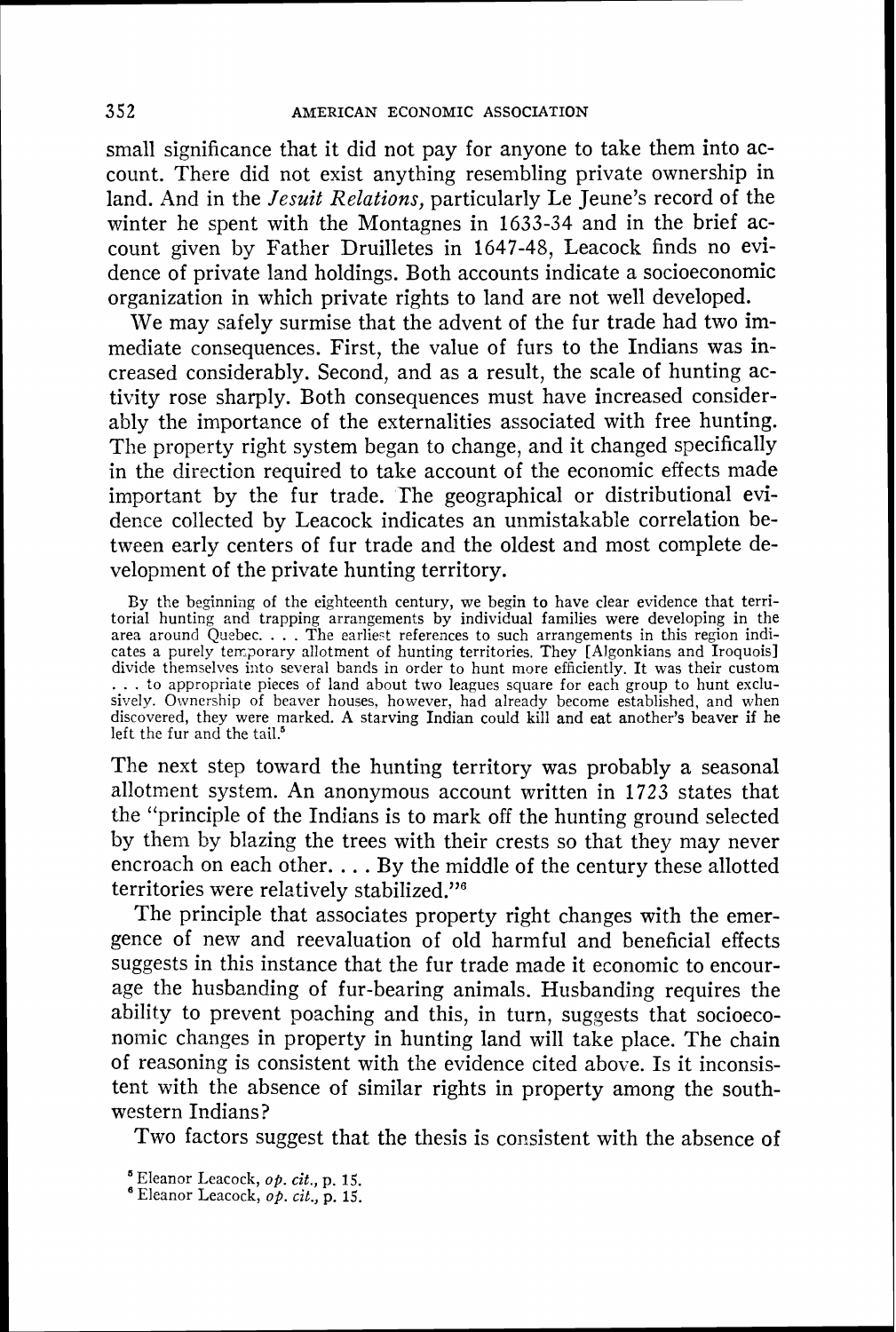similar rights among the Indians of the southwestern plains. The first of these is that there were no plains animals of commercial importance comparable to the fur-bearing animals of the forest, at least not until cattle arrived with Europeans. The second factor is that animals of the plains are primarily grazing species tvhose habit is to wander over wide tracts of land. The value of establishing boundaries to private hunting territories is thus reduced by the relatively high cost of preventing the animals from moving to adjacent parcels. Hence both the value and cost of establishing private hunting lands in the Southwest are such that we would expect little development along these lines. The externality was just not worth taking into account.

The lands of the Labrador Peninsula shelter forest animals whose habits are considerably different from those of the plains. Forest animals confine their territories to relatively small areas, so that the cost of internalizing the effects of husbanding these animals is considerably reduced. This reduced cost, together with the higher commercial value of fur-bearing forest animals, made it productive to establish private hunting lands. Frank G. Speck finds that family proprietorship among the Indians of the Peninsula included retaliation against trespass. Anima1 resources were husbanded. Sometimes conservation practices were carried on extensively. Family hunting territories were divided into quarters. Each year the family hunted in a different quarter in rotation, leaving a tract in the center as a sort of bank, not to be hunted over unless forced to do so by a shortage in the regular tract.

To conclude our excursion into the phenomenon of private rights in land among the American Indians, we note one further piece of corroborating evidence. Among the Indians of the Northwest, highly developed private family rights to hunting lands had also emerged rights which went so far as to include inheritance. Here again we find that forest animals predominate and that the West Coast was frequently visited by sailing schooners whose primary purpose was trading in furs.'

<sup>T</sup>The thesis is consistent with the development of other types of private rights. Among wandering primitive peoples the cost of policing property is relatively low for highly portable objects. The owning family can protect such objects while carrying on its daily activities. If these objects are also very useful, property rights should appear frequently, so as to<br>internalize the benefits and costs of their use. It is generally true among most primitive communities that weapons and household utensils, such as pottery, are regarded as private property. Both types of articles are portzble and both require an investment of time to produce. Among agriculturally-oriented peoples, because of the relative fixity of their location, portability has a smaller role to play in the determination of property. The distinction is most clearly seen by comparing property in land among the most primitive of these societies, where crop rotation and simple fertilization techniques are unknown, or where land fertility is extremely poor, with property in land among primitive peoples who are more knowledge-<br>able in these matters or who possess very superior land. Once a crop is grown by the more<br>primitive agricultural societies, it is necess to restore productivity. Property rights in land among such people would require policing cost for several ycxs during which no sizable output is obtained. Since to provide for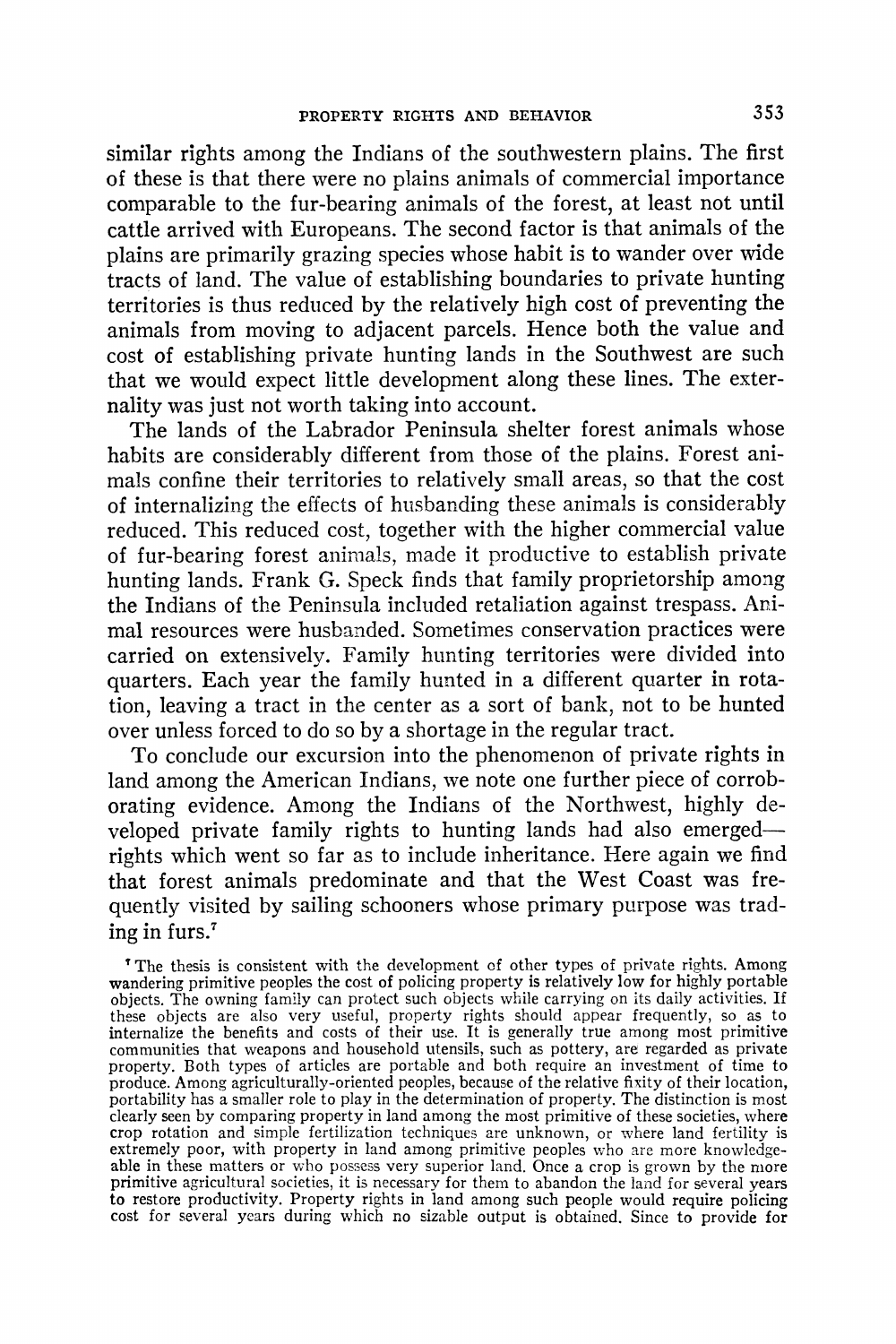#### *The Coalescence and Ownership of Property Rights*

I have argued that property rights arise when it becomes economic for those affected by externalities to internalize benefits and costs. But I have not yet examined the forces which will govern the particular form of right ownership. Several idealized forms of ownership must be distinguished at the outset. These are communal ownership, private ownership, and state ownership.

By communal ownership, I shall mean a right which can be exercised by all members of the community. Frequently the rights to till and to hunt the land have been communally owned. The right to walk a city sidewalk is communally owned. Communal ownership means that the community denies to the state or to individual citizens the right to interfere with any person's exercise of communally-owned rights. Private ownership implies that the community recognizes the right of the owner to exclude others from exercising the owner's private rights. State ownership implies that the state may exclude anyone from the use of a right as long as the state follows accepted political procedures for determining who may not use state-owned property. I shall not examine in detail the alternative of state ownership. The object of the analysis which follows is to discern some broad principles governing the development of property rights in communities oriented to private property.

It will be best to begin by considering a particularly useful example that focuses our attention on the problem of land ownership. Suppose that land is communally owned. Every person has the right to hunt, till, or mine the land. This form of ownership fails to concentrate the cost associated with any person's exercise of his communal right on that person. If a person seeks to maximize the value of his communal rights, he will tend to overhunt and overwork the land because some of the costs of his doing so are borne by others. The stock of game and the richness of the soil will be diminished too quickly. It is conceivable that those who own these rights, i.e., every member of the community, can agree to curtail the rate at which they work the lands if negotiating and policing costs are zero. Each can agree to abridge his rights. It is obvious that the costs of reaching such an agreement will not be zero. What is not obvious is just how large these costs may be.

Negotiating costs will be large because it is difficult for many per-

sustenance these people must move to new land, a property right to be of value to them must be associated with a portable object. Among these people it is common to find property rights to the crops, which, after harvest, are portable, but not to the land. The more ad-vanced agriculturally based primitive societies are able to remain with particular land for longer periods, and here we generally observe property rights to the land as well as to the crops.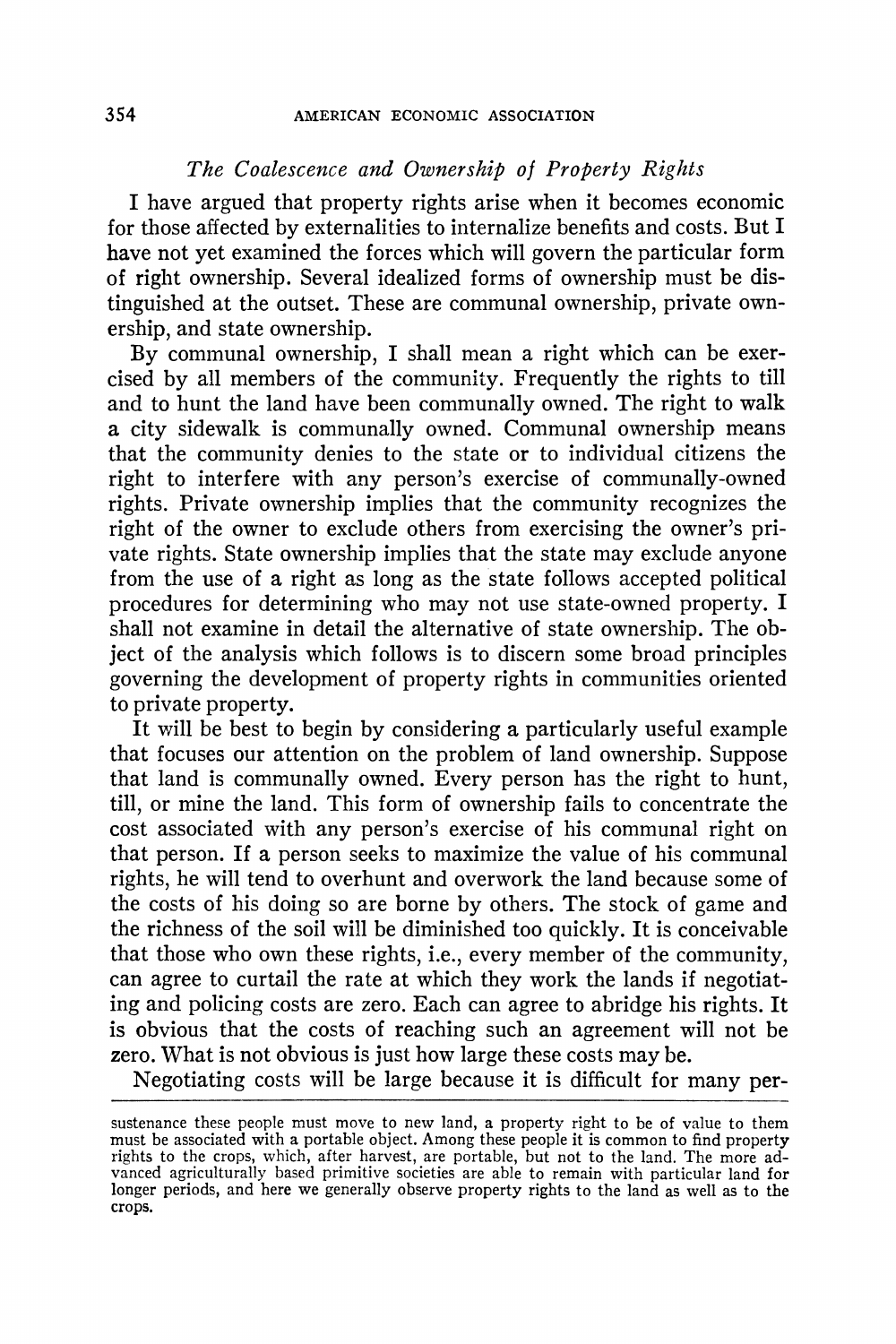sons to reach a mutually satisfactory agreement, especially when each hold-out has the right to work the land as fast as he pleases. But, even if an agreement among all can be reached, we must yet take account of the costs of policing the agreement, and these may be large, also. After such an agreement is reached, no one will privately own the right to work the land; all can work the land but at an agreed upon shorter workweek. Negotiating costs are increased even further because it is not possible under this system to bring the full expected benefits and expected costs of future generations to bear on current users.

If a single person owns land, he will attempt to maximize its present value by taking into account alternative future time streams of benefits and costs and selecting that one which he believes will maximize the present value of his privately-owned land rights. We all know that this means that he will attempt to take into account the supply and demand conditions that he thinks will exist after his death. It is very difficult to see how the existing communal owners can reach an agreement that takes account of these costs.

In effect, an owner of a private right to use land acts as a broker whose wealth depends on how well he takes into account the competing claims of the present and the future. But with communal rights there is no broker, and the claims of the present generation will be given an uneconomically large weight in determining the intensity with which the land is worked. Future generations might desire to pay present generations enough to change the present intensity of land usage. But they have no living agent to place their claims on the market. Under a communal property system, should a living person pay others to reduce the rate at which they work the land, he would not gain anything of value for his efforts. Communal property means that future generations must speak for themselves. No one has yet estimated the costs of carrying on such a conversation.

The land ownership example confronts us immediately with a great disadvantage of communal property. The effects of a person's activities on his neighbors and on subsequent generations will not be taken into account fully. Communal property results in great externalities. The full costs of the activities of an owner of a communal property right are not borne directly by him, nor can they be called to his attention easily by the willingness of others to pay him an appropriate sum. Communal property rules out a "pay-to-use-the-property" system and high negotiation and policing costs make ineffective a "pay-him-not-touse-the-property" system.

The state, the courts, or the leaders of the community could attempt to internalize the external costs resulting from communal property by allowing private parcels owned by small groups of person with similar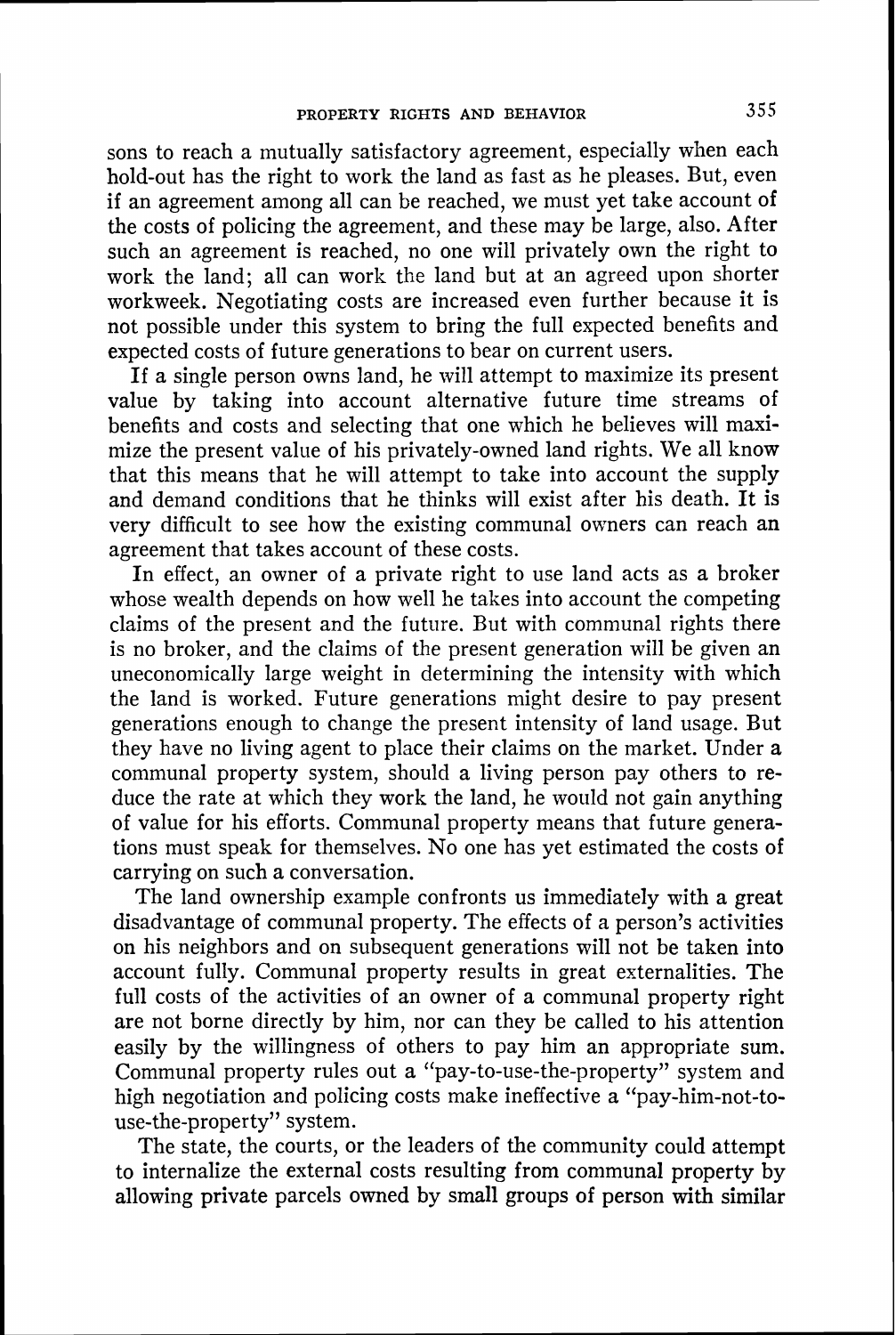interests. The logical groups in terms of similar interests, are, of course, the family and the individual. Continuing with our use of the land ownership example, let us initially distribute private titles to land randomly among existing individuals and, further, let the extent of land included in each title be randomly determined.

The resulting private ownership of land will internalize many of the external costs associated with communal ownership, for now an owner, by virtue of his power to exclude others, can generally count on realizing the rewards associated with husbanding the game and increasing the fertility of his land. This concentration of benefits and costs on owners creates incentives to utilize resources more efficiently.

But we have yet to contend with externalities. Under the communal property system the maximization of the value of communal property rights will take place without regard to many costs, because the owner of a communal right cannot exclude others from enjoying the fruits of his efforts and because negotiation costs are too high for all to agree jointly on optimal behavior. The development of private rights permits the owner to economize on the use of those resources from which he has the right to exclude others. Much internalization is accomplished in this way. But the owner of private rights to one parcel does not himself own the rights to the parcel of another private sector. Since he cannot exclude others from their private rights to land, he has no direct incentive (in the absence of negotiations) to economize in the use of his land in a way that takes into account the effects he produces on the land rights of others. If he constructs a dam on his land, he has no direct incentive to take into account the lower water levels produced on his neighbor's land.

This is exactly the same kind of externality that we encountered with communal property rights, but it is present to a lesser degree. Whereas no one had an incentive to store water on any land under the communal system, private owners now can take into account directly those benefits and costs to their land that accompany water storage. But the effects on the land of othcrs will not be taken into account directly.

The partial concentration of benefits and costs that accompany private ownership is only part of the advantage this system offers. The other part, and perhaps the most important, has escaped our notice. The cost of negotiating over the remaining externalities will be reduced greatly Communal property rights allow anyone to use the land. Under this system it becomes necessary for all to rezch an agreement on land use. But the externalities that accompany private ownership of property do not affect all owners, and, qenerally speaking, it will be necessary for only a few to reach an agreement that takes these effects into account. The cost of negotiating an internalization of these effects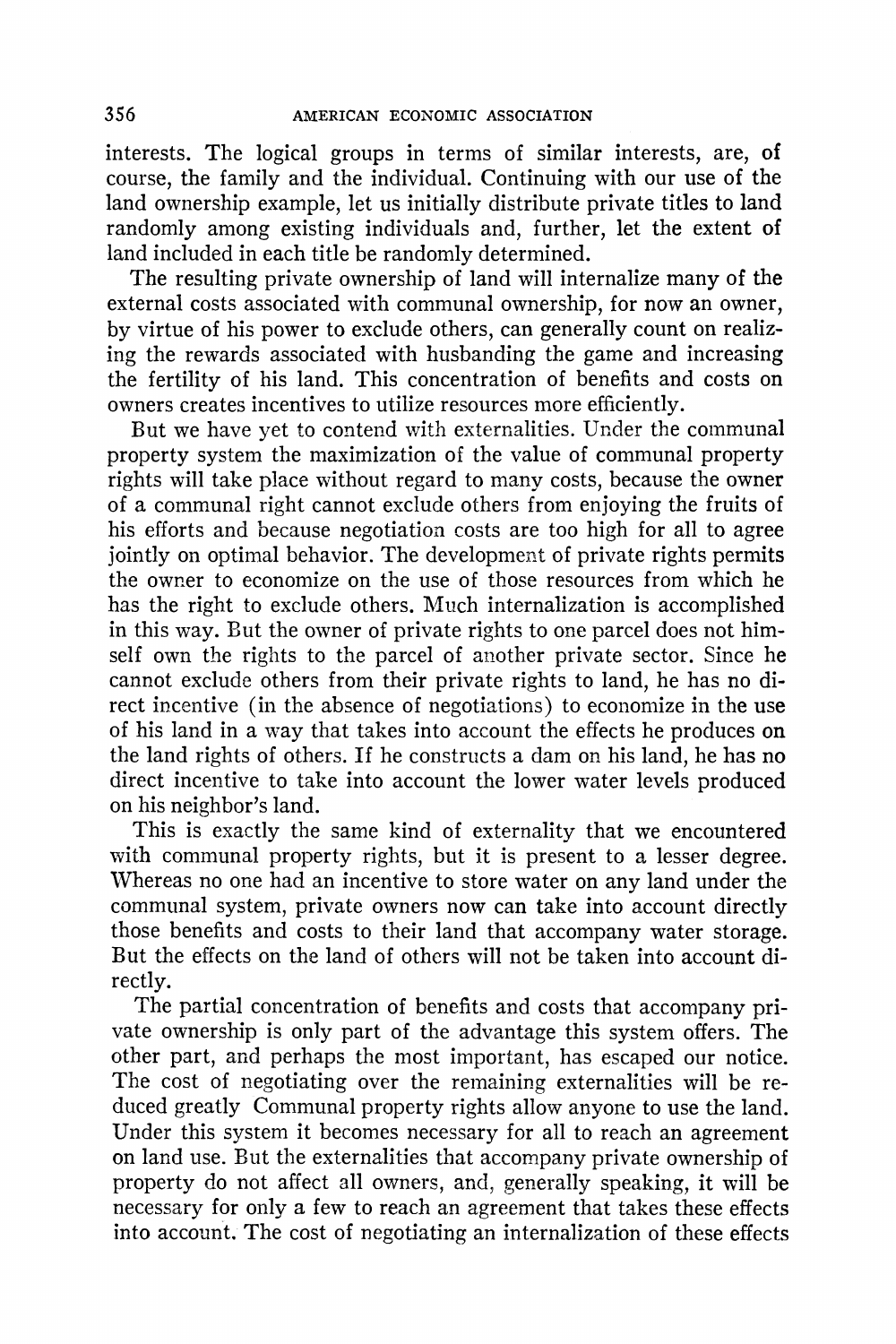is thereby reduced considerably. The point is important enough to elucidate.

Suppose an owner of a communal land right, in the process of plowing a parcel of land, observes a second communal owner constructing a dam on adjacent land. The farmer prefers to have the stream as it is, and so he asks the engineer to stop his construction. The engineer says, "Pay me to stop." The farmer replies, "I will be happy to pay you, but what can you guarantee in return?" The engineer answers, "I can guarantee you that I will not continue constructing the dam, but I cannot guarantee that another engineer will not take up the task because this is communal property; I have no right to exclude him." What would be a simple negotiation between two persons under a private property arrangement turns out to be a rather complex negotiation between the farmer and everyone else. This is the basic explanation, I believe, for the preponderance of single rather than multiple owners of property. Indeed, an increase in the number of owners is an increase in the communality of property and leads, generally, to an increase in the cost of internalizing.

The reduction in negotiating cost that accompanies the private right to exclude others allows most externalities to be internalized at rather low cost. Those that are not are associated with activities that generate external effects impinging upon many people. The soot from smoke affects many homeowners, none of whom is willing to pay enough to the factory to get its owner to reduce smoke output. All homeowners together might be willing to pay enough, but the cost of their getting together may be enough to discourage effective market bargaining. The negotiating problem is compounded even more if the smoke comes not from a single smoke stack but from an industrial district. In such cases, it may be too costly to internalize effects through the marketplace.

Returning to our land ownership paradigm, we recall that land was distributed in randomly sized parcels to randomly selected owners. These owners now negotiate among themselves to internalize any remaining externalities. Two market options are open to the negotiators. The first is simply to try to reach a contractual agreement among owners that directly deals with the external effects at issue. The second option is for some owners to buy out others, thus changing the parcel size owned. Which option is selected will depend on which is cheaper. We have here a standard economic problem of optimal scale. If there exist constant returns to scale in the ownership of different sized parcels, it will be largely a matter of indifference between outright purchase and contractual agreement if only a single, easy-to-police, contractual agreement will internalize the externality. But, if there are several externalities, so that several such contracts will need to be negotiated, or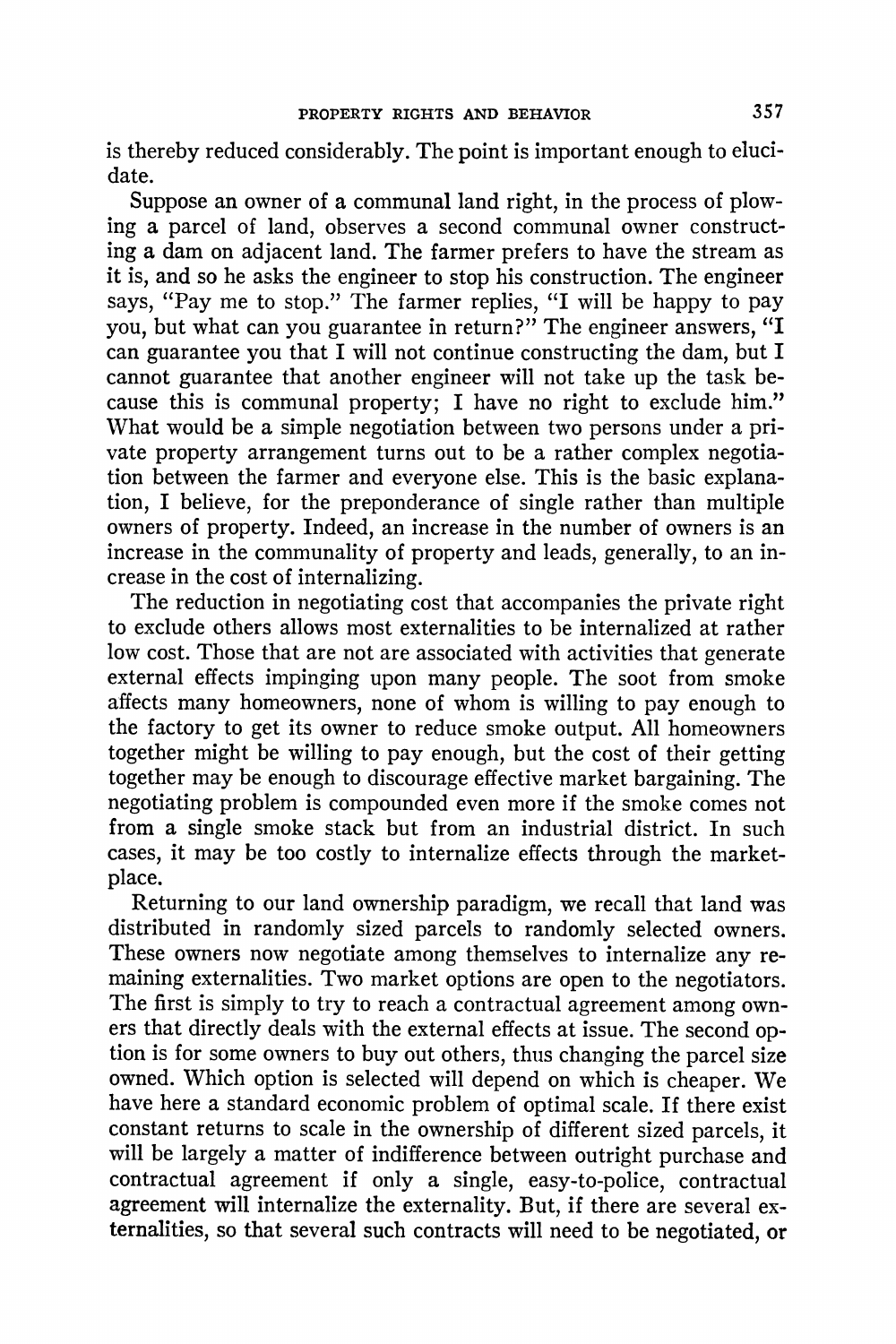if the contractual agreements should be difficult to police, then outright purchase will be the preferred course of action.

The greater are diseconomies of scale to land ownership the more will contractual arrangement be used by the interacting neighbors to settle these differences. Negotiating and policing costs will be compared to costs that depend on the scale of ownership, and parcels of land will tend to be owned in sizes which minimize the sum of these  $costs.<sup>8</sup>$ 

The interplay of scale economies, negotiating cost, externalities, and the modification of property rights can be seen in the most notable "exception" to the assertion that ownership tends to be an individual affair: the publicly-held corporation. I assume that significant economies of scale in the operation of large corporations is a fact and, also, that large requirements for equity capital can be satisfied more cheaply by acquiring the capital from many purchasers of equity shares. While economies of scale in operating these enterprises exist, economies of scale in the provision of capital do not. Hence, it becomes desirable for many "owners" to form a joint-stock company.

But if all owners participate in each decision that needs to be made by such a company, the scale economies of operating the company will be overcome quickly by high negotiating cost. Hence a delegation of authority for most decisions takes place and, for most of these, a small management group becomes the de *facto* owners. Effective ownership, i.e., effective control of property, is thus legally concentrated in management's hands. This is the first legal modification, and it takes place in recognition of the high negotiating costs that would otherwise obtain.

The structure of ownership, however, creates some externality difficulties under the law of partnership. If the corporation should fail, partnership law commits each shareholder to meet the debts of the corporation up to the limits of his financial ability. Thus, managerial de *facto* ownership can have considerable external effects on shareholders. Should property rights remain unmodified, this externality would make it exceedingly difficult for entrepreneurs to acquire equity capital from wealthy individuals. (Although these individuals have recourse to reimbursements from other shareholders, litigation costs will be high.) **A** second legal modification, limited liability, has taken place to reduce the effect of this externality.<sup>9</sup> De *facto* management ownership and limited liability combine to minimize the overall cost of operating large enterprises. Shareholders are essentially lenders of equity capital and not owners, although they do participate in such infrequent decisions as

Compare this with the similar rationale given by R. H. Coase to explain the firm in "The

Nature of the Firm," *Economica*, New Series, 1937, pp. 386-405.<br>"Henry G. Manne discusses this point in a forthcoming book about the American corporate **system.**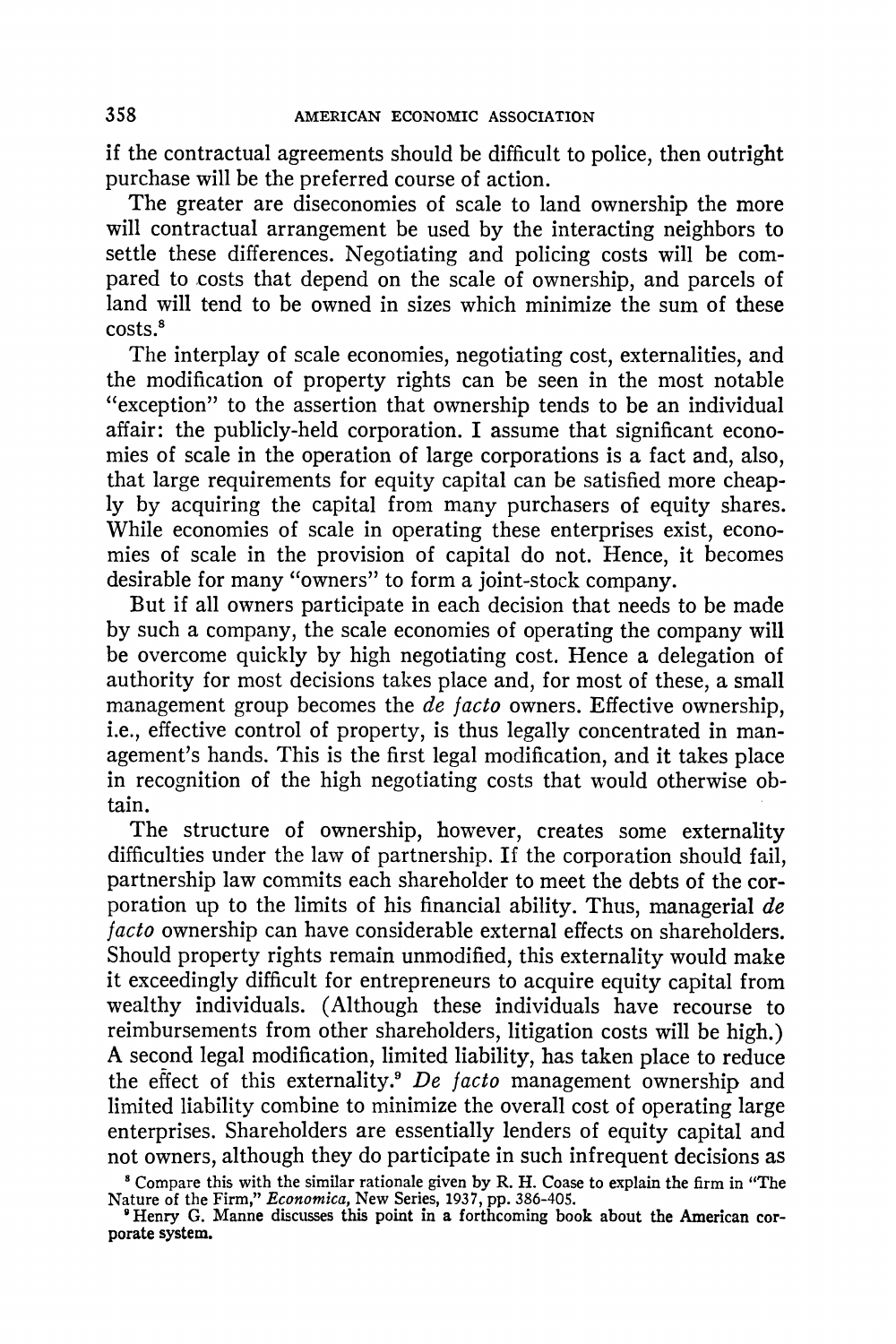those involving mergers. What shareholders really own are their shares and not the corporation. Ownership in the sense of control again becomes a largely individual affair. The shareholders own their shares, and the president of the corporation and possibly a few other top executives control the corporation.

To further ease the impact of management decisions on shareholders, that is, to minimize the impact of externalities under this ownership form, a further legal modification of rights is required. Unlike partnership law, a shareholder may sell his interest without first obtaining the permission of fellow shareholders or without dissolving the corporation. It thus becomes easy for him to get out if his preferences and those of the management are no longer in harmony. This "escape hatch" is extremely important and has given rise to the organized trading of securities. The increase in harmony between managers and shareholders brought about by exchange and by competing managerial groups helps to minimize the external effects associated with the corporate ownership structure. Finally, limited liability considerably reduces the cost of exchanging shares by making it unnecessary for a purchaser of shares to examine in great detail the liabilities of the corporation and the assets of other shareholders; these liabilities can adversely affect a purchaser only up to the extent of the price per share.

The dual tendencies for ownership to rest with individuals and for the extent of an individual's ownership to accord with the minimization of all costs is clear in the land ownership paradigm. The applicability of this paradigm has been extended to the corporation. But it may not be clear yet how widely applicable this paradigm is. Consider the problems of copyright and patents. If a new idea is freely appropriable by all, if there exist communal rights to new ideas, incentives for developing such ideas will be lacking. The benefits derivable from these ideas will not be concentrated on their originators. If we extend some degree of private rights to the originators, these ideas will come forth at a more rapid pace. But the existence of the private rights does not mean that their effects on the property of others will be directly taken into account. A new idea makes an old one obsolete and another old one more valuable. These effects will not be directly taken into account, but they can be called to the attention of the originator of the new idea through market negotiations. All problems of externalities are closely analogous to those which arise in the land ownership example. The relevant variables are identical.

What I have suggested in this paper is an approach to problems in property rights. But it is more than that. It is also a different way of viewing traditional problems. An elaboration of this approach will, I hope, illuminate a great number of social-economic problems.